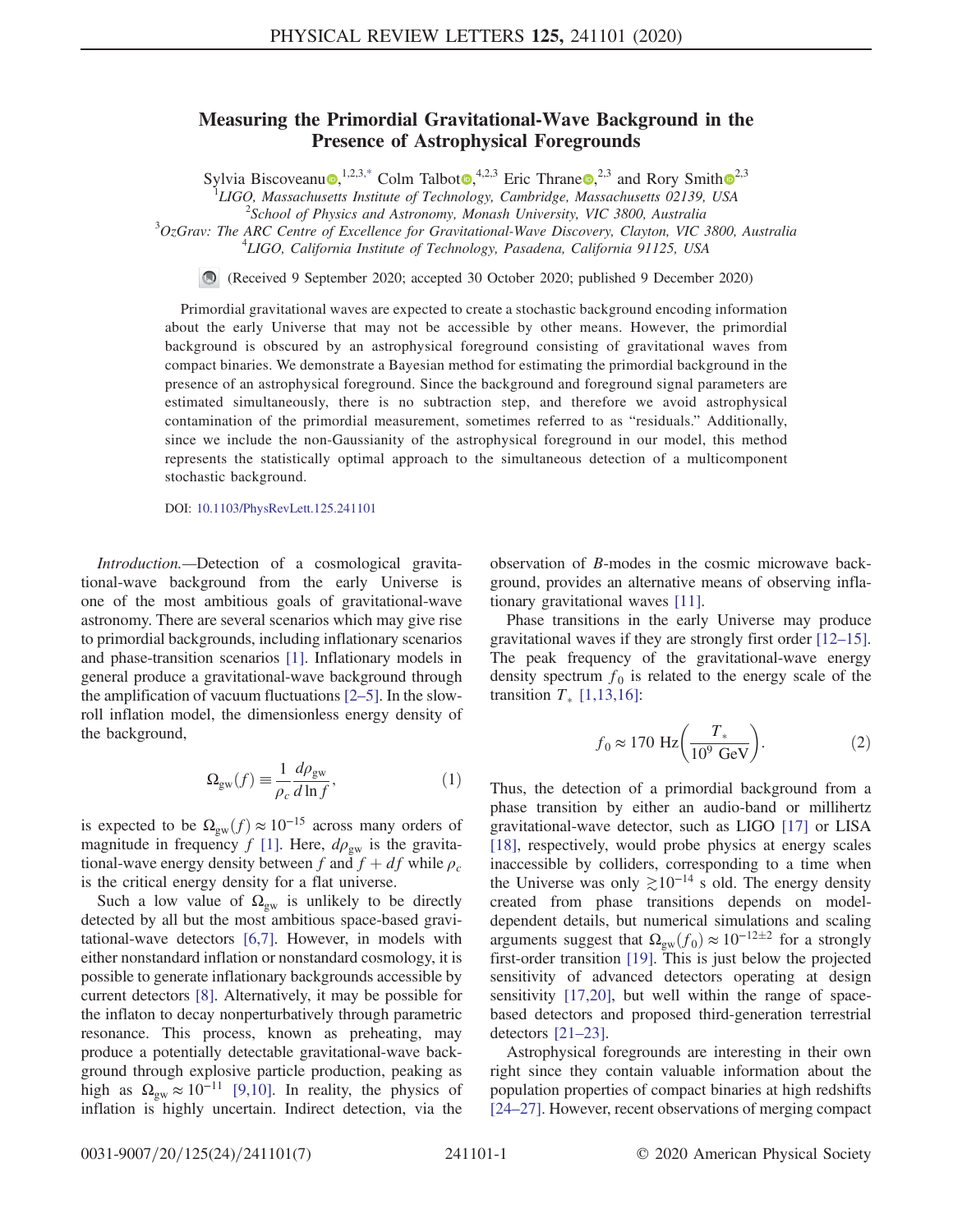binaries [28–[33\]](#page-6-2) by the Advanced LIGO [\[17\]](#page-5-8) and Virgo [\[20\]](#page-5-11) detectors imply that primordial backgrounds are masked by much brighter astrophysical foregrounds [\[34,35\]](#page-6-3). Binary black holes (BBHs) and binary neutron stars (BNSs) each produce astrophysical foregrounds of  $\Omega_{\rm gw}(f = 25 \text{ Hz}) \approx 10^{-9}$  with  $\alpha = 2/3$  [\[35](#page-6-4)–39]. Some fraction of these astrophysical foregrounds is resolvable with current detectors, meaning that some of the events contributing to the background are unambiguously detectable. The most ambitious proposed detectors will resolve essentially every compact binary in the visible Universe [\[6,7,40\]](#page-5-3). These astrophysical foregrounds are non-Gaussian because the signals do not combine to create a random signal, characterized only by its statistical properties. Rather, BBHs merge every 2–10 min while BNSs merge every 4–62 s [\[35\]](#page-6-4). While there are likely to be many BNS signals in the LIGO/Virgo band at any given time, they are nonetheless distinguishable based on their different coalescence times [\[40,41\]](#page-6-5).

Previous proposals to disentangle the primordial background from the astrophysical foreground utilize the concept of subtraction. The idea, pioneered in [\[42\],](#page-6-6) is to measure the parameters of each resolved compact binary in order to subtract the gravitational waveform from the data. Inevitably, this results in "residuals," or systematic error from imperfect subtraction. However, the residuals can be "projected out" using a Fisher matrix formalism, which reduces the level of contamination [\[43\]](#page-6-7). While [\[42\]](#page-6-6) considered the subtraction problem in the context of the ambitious Big Bang Observer [\[6\]](#page-5-3), more recent work has explored the possibility of carrying out subtraction using the third-generation detectors Einstein Telescope [\[44\]](#page-6-8) and Cosmic Explorer [\[45\]](#page-6-9) that are planned to come online in the next decade [\[40,46\].](#page-6-5)

One limitation of the subtraction paradigm is that weak, unresolved signals are not subtracted and therefore contaminate the measurement of the primordial background, introducing a systematic error. While BBH mergers will be more easily resolvable, subthreshold BNS mergers will impact the sensitivity of third-generation groundbased gravitational-wave detectors to the primordial background [\[47\].](#page-6-10)

<span id="page-1-0"></span>Other analyses have proposed methods for the simultaneous measurement of stochastic gravitational-wave backgrounds with different spectral shapes [\[48,49\]](#page-6-11). However, none of these methods account for the non-Gaussianity of the astrophysical foreground, resulting in a decrease in the sensitivity of the search.

Here, we present a Bayesian formulation in which the primordial background and the astrophysical foreground are measured simultaneously. Our method estimates the astrophysical foreground from both resolved and unresolved binaries, which ensures that our measurement of the primordial background is free from bias. The method can therefore also include the contributions from high signalto-noise ratio compact binaries. Because our likelihood models the non-Gaussianity of the astrophysical foreground as in [\[50\],](#page-6-12) this method serves as the scaffolding for a unified, statistically optimal approach (yielding the minimum unbiased credible interval posterior) to the simultaneous detection of compact binaries and the primordial background.

Formalism.—We seek to measure a cosmological stochastic background described by two power-law parameters:

$$
\Omega_{\rm gw}(f) = \Omega_a \left(\frac{f}{25 \text{ Hz}}\right)^a.
$$
 (3)

Here,  $\alpha$  is a power-law index while  $\Omega_{\alpha}$  is the amplitude. The power-law model is chosen for consistency with crosscorrelation searches for the stochastic background (e.g., [\[34,35,51,52\]](#page-6-3)), but the subsequent formalism can be applied to any spectral shape. The background is obscured by a foreground of merging compact binaries, each described by a vector of 15 parameters  $\theta$  including properties such as the component masses and the sky location. We only consider BBH mergers for this analysis and assume that the population distribution for the binary parameters  $\pi(\theta)$  is known to curtail the computational cost and additional complications for longer-duration BNS signals, but later discuss how the method can be generalized to relax these assumptions. Since we want our formalism to include subthreshold events, the number of compact binary signals in the data is, by assumption, unknown.

Following [\[50,52\],](#page-6-12) the likelihood of observing frequency-domain strain data,  $s_{i,k}$ , with a Gaussian stochastic background characterized by the parameters  $(\Omega_{\alpha}, \alpha)$  and a compact binary coalescence with signal  $h_k(\theta)$  is derived by marginalizing over the random Gaussian strain perturbation of the background:

$$
\mathcal{L}(s_{i,k}|\theta,\Omega_{\alpha},\alpha) = \frac{1}{\det[\pi T\mathbf{C}_k(\Omega_{\alpha},\alpha)/2]} \exp\left(-\frac{2}{T} [s_{i,k} - h_k(\theta)]^{\dagger} \mathbf{C}_k^{-1}(\Omega_{\alpha},\alpha) [s_{i,k} - h_k(\theta)]\right),\tag{4}
$$

Here, we assume that the data is divided into segments of duration  $T$  labeled with index  $i$ . The frequency dependence is denoted with the index k such that  $s_{i,k} = s_i(f_k)$ . The strain data in each segment,  $s_{i,k}$ , and the binary signal model,  $h_k(\theta)$ , are vectors with one entry for each detector in some network: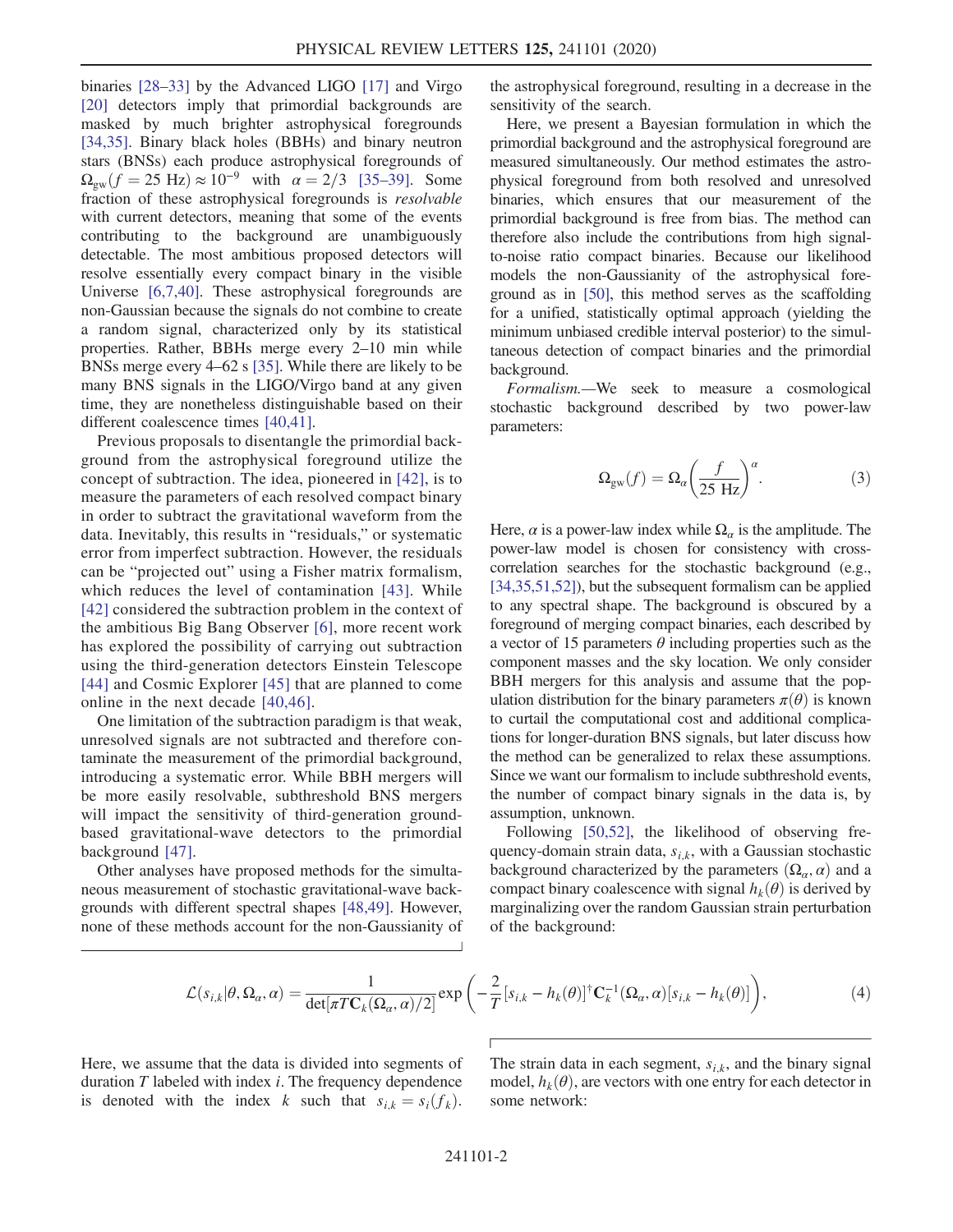$$
s_{i,k} = \begin{pmatrix} s_{i,k}^{(1)} \\ s_{i,k}^{(2)} \end{pmatrix}, \qquad h_k(\theta) = \begin{pmatrix} h_k^{(1)}(\theta) \\ h_k^{(2)}(\theta) \end{pmatrix}.
$$
 (5)

At least two detectors are required to search for stochastic backgrounds modeled as excess cross power, since the autopower of one detector cannot distinguish between instrumental noise and signal, but the framework presented here can be extended to include multiple detector baselines.

The frequency-dependent covariance matrix,  $C_k$ , includes contributions from both the detector noise power spectral density (PSD)  $P_I(f_k)$  and the primordial background energy density:

<span id="page-2-1"></span>
$$
\mathbf{C}_{k} = \begin{pmatrix} P_{1}(f_{k}) + \kappa_{11}(f_{k})\Omega_{\text{gw}} & \kappa_{12}(f_{k})\Omega_{\text{gw}} \\ \kappa_{21}(f_{k})\Omega_{\text{gw}} & P_{2}(f_{k}) + \kappa_{22}(f_{k})\Omega_{\text{gw}} \end{pmatrix},
$$
\n(6)

where

$$
\kappa_{IJ}(f_k) \equiv \gamma_{IJ}(f_k) \frac{3H_0^2}{10\pi^2 f^3} \tag{7}
$$

converts the primordial background energy density  $\Omega_{gw}$ into a (signal) strain power spectral density [\[51,53\]](#page-6-13). The variable  $\gamma_{IJ}(f_k)$  is the overlap reduction function for detector pair IJ, encoding the geometry of the detector network [\[52,54,55\].](#page-6-14) It is normalized to  $\gamma_{II} = 1$  for coincident and coaligned detectors with perpendicular arms. Additionally,  $H_0$  is the Hubble constant. Combining data from many frequency bins, the likelihood is the product of the individual-frequency likelihoods:

$$
\mathcal{L}(s_i|\theta, \Omega_\alpha, \alpha) = \prod_k^m \mathcal{L}(s_{i,k}|\theta, \Omega_\alpha, \alpha).
$$
 (8)

For an astrophysical non-Gaussian foreground, we are interested in determining the fraction of segments containing a signal, ξ, (which we call the "duty cycle" following [\[50\]](#page-6-12)) rather than the binary parameters,  $\theta$ , for a particular segment. We say that a segment "contains" a binary signal if the time of coalescence falls inside the segment. In this case, the likelihood in Eq. [\(4\)](#page-1-0) can be marginalized over the binary parameters  $\theta$  to obtain

<span id="page-2-4"></span>
$$
\mathcal{L}(s_i|\Omega_a, \alpha, \xi) = \xi \mathcal{L}_S(s_i|\Omega_a, \alpha) + (1 - \xi) \mathcal{L}_N(s_i|\Omega_a, \alpha), \qquad (9)
$$

<span id="page-2-2"></span>where we have defined the marginalized signal and "noise" likelihoods as

$$
\mathcal{L}_S(s_i|\Omega_\alpha,\alpha) = \int d\theta \mathcal{L}(s_i|\theta,\Omega_\alpha,\alpha)\pi(\theta), \qquad (10)
$$

<span id="page-2-3"></span>
$$
\mathcal{L}_N(s_i|\Omega_\alpha,\alpha) = \mathcal{L}(s_i|\theta = 0, \Omega_\alpha, \alpha). \tag{11}
$$

The  $\theta = 0$  appearing in the expression for  $\mathcal{L}_N$  indicates that the noise likelihood is functionally identical to the signal likelihood if we set the compact binary signal,  $h_k(\theta)$ , equal to zero. Readers should understand the phrase "noise likelihood" to refer to noise+a low-level Gaussian stochastic background but no binary signal. We assume that the probability of observing one BBH merger event in a single segment is much less than one, so that the probability of observing two events is negligibly small, which is a reasonable assumption for BBH mergers [\[35,40,50\]](#page-6-4). We discuss how this assumption can be relaxed later.

<span id="page-2-0"></span>For an ensemble of N data segments,  $\{s\}$ , the total likelihood is given by multiplying the likelihoods for individual segments:

$$
\mathcal{L}(\{s\}|\Omega_{\alpha},\alpha,\xi) = \prod_{i}^{N} \mathcal{L}(s_{i}|\Omega_{\alpha},\alpha,\xi). \tag{12}
$$

This joint likelihood function for  $(\Omega_{\alpha}, \alpha, \xi)$  defined in Eq.  $(12)$  is the product of N single-segment likelihood functions, each of which contains a signal subhypothesis (with probability ξ) and a noise subhypothesis (with probability  $1 - \xi$ ).

To obtain joint posteriors on  $(\Omega_{\alpha}, \alpha, \xi)$ , we apply Bayes theorem:

$$
p(\Omega_{\alpha}, \alpha, \xi | \{s\}) = \frac{\pi(\Omega_{\alpha}, \alpha, \xi)}{\mathcal{Z}} \mathcal{L}(\{s\} | \Omega_{\alpha}, \alpha, \xi), \qquad (13)
$$

<span id="page-2-5"></span>where  $\mathcal Z$  is the Bayesian evidence given by marginalizing the total likelihood over the stochastic parameters,

$$
\mathcal{Z} = \int d\Omega_a d\alpha d\xi \mathcal{L}(\{s\} | \Omega_a, \alpha, \xi) \pi(\Omega_a, \alpha, \xi), \quad (14)
$$

and  $\pi(\Omega_{\alpha}, \alpha, \xi)$  is the prior.

Demonstration.—We demonstrate this formalism with mock data. Assuming a two-detector network of the LIGO Hanford and Livingston observatories operating at design sensitivity [\[17\]](#page-5-8), we simulate data for 101 nonoverlapping segments each with a duration of 4 s. Each segment contains uncorrelated Gaussian noise [\[56\]](#page-6-15) colored by the noise PSD  $P(f_k)$  of the interferometers as well as correlated Gaussian noise colored by the signal power spectral density of the primordial background. The correlated noise is simulated such that the cross-power spectral density is given by  $\kappa_{IJ}(f_k)\Omega_{gw}(f_k)$  for a cosmological background characterized by  $(\log \Omega_a = -6, \alpha = 0)$ , where we use  $log \equiv log_{10}$  throughout. While this amplitude is several orders of magnitude higher than that expected for primordial backgrounds, we have chosen this value so that our simulated cosmological signal corresponds to an unambiguous primordial-background detection with signal-tonoise ratio (SNR) of ∼5.4 for 404 s of data observed with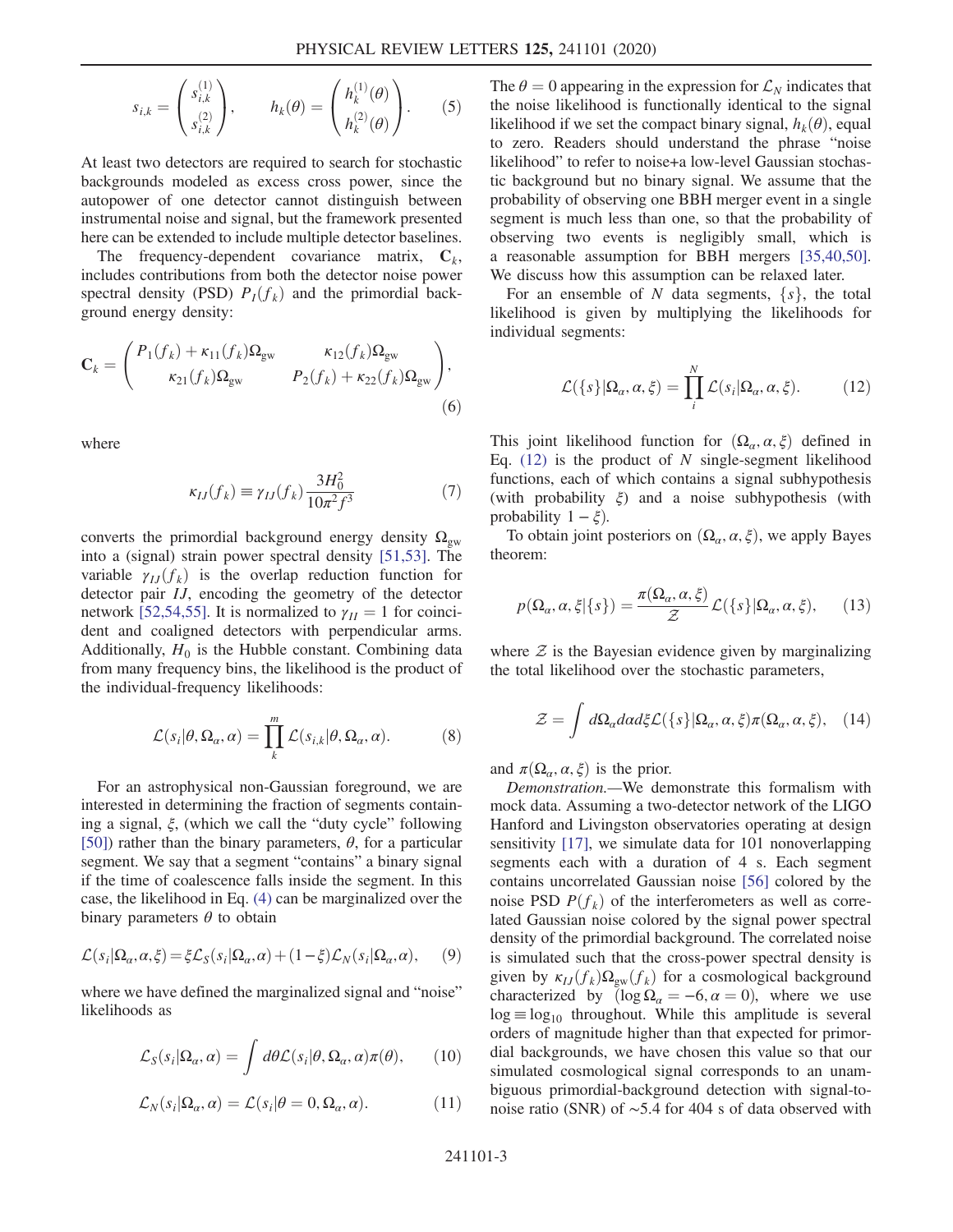advanced LIGO. The value of  $\alpha \approx 0$  is expected for the background due to slow-roll inflation [\[59\]](#page-6-16).

Next, we randomly assign BBH mergers to 11 of our simulated segments for a corresponding duty cycle of  $\xi = 11/101 = 0.11$ . This duty cycle is higher than would be expected based on the current estimates of the BBH merger rate [\[35\]](#page-6-4) but is just chosen for the purposes of our demonstration. The chirp mass,

$$
\mathcal{M} = \frac{(m_1 m_2)^{3/5}}{(m_1 + m_2)^{1/5}},\tag{15}
$$

is drawn from a uniform prior over the range  $(13, 45)M_{\odot}$ . The prior for the symmetric mass ratio,

$$
\eta = \frac{m_1 m_2}{(m_1 + m_2)^2},\tag{16}
$$

is uniform over (0.09876, 0.25). The sky locations and component spin orientations are distributed isotropically, with spin magnitudes ranging uniformly from 0 to 0.8, and the luminosity distance prior is  $\propto d_L^2$  between 500 and 5000 Mpc. This results in a range of network optimal SNRs between 2.06 and 12.17 with a median of 3.54. Only the signal with the highest SNR corresponds to a confident detection. The rest of the simulated events have network optimal SNR < 7 that would not be individually detected with high confidence.

If we were using real LIGO data instead of simulated Gaussian noise, the noise power spectral density in the covariance matrix in Eq. [\(6\)](#page-2-1) would have to be estimated from the data itself. Estimates of the PSD include both of the terms on the diagonal of the covariance matrix,  $P(f_k) + \kappa_{II}(f_k)\Omega_{\rm gw}$ , since autopower due to detector noise cannot typically be distinguished from the persistent Gaussian background [\[52\].](#page-6-14) This results in a decrease in the sensitivity of the search, which we mimic in our demonstration by fixing the diagonal terms to the sum of the known noise PSD and the signal power from the simulated cosmological background. Hence, the diagonal terms do not contribute to the estimation of the  $(\Omega_{\alpha}, \alpha)$ parameters, although simultaneously fitting a parameterized PSD model as in [\[60\]](#page-6-17) could be a possible future extension.

Evaluating the likelihood in Eq. [\(12\)](#page-2-0) poses a computational challenge due to the product over  $N$  single-segment likelihoods. To overcome this issue, we use likelihood reweighting [\[61\]](#page-6-18) to evaluate the marginalized signal likelihood [Eq. [\(10\)\]](#page-2-2) and the noise likelihood [Eq. [\(11\)\]](#page-2-3) on a grid in  $(\Omega_{\alpha}, \alpha)$ . For each segment we use the CPNEST [\[62\]](#page-6-19) nested sampler as implemented in the BILBY [\[63,64\]](#page-6-20) package to obtain posterior samples for the binary parameters using the likelihood in Eq. [\(4\)](#page-1-0) under the assumption that there is no Gaussian background present:  $\Omega_a = 0$ . The priors for the binary parameters are the same as those used to generate the BBH injections previously described. We use the IMRPhenomPv2 waveform model [65–[67\]](#page-6-21) for the compact binary signal,  $h_k(\theta)$ , in both the simulation and recovery.

<span id="page-3-1"></span>The marginalized signal likelihood for each segment at a particular value of  $(\Omega_{\alpha}, \alpha)$  is calculated via a Monte Carlo integral over the  $n$  posterior samples obtained in the original sampling step:

$$
\mathcal{L}_{S}(s_{i}|\Omega_{\alpha},\alpha) = \frac{\mathcal{Z}_{0,i}}{n} \sum_{j}^{n} \frac{\mathcal{L}(s_{i}|\theta_{j},\Omega_{\alpha},\alpha)}{\mathcal{L}(s_{i}|\theta_{j},\Omega_{\alpha}=0)},\qquad(17)
$$

where  $\mathcal{Z}_{0,i}$  is the evidence calculated by the sampler using the likelihood where  $\Omega_{\alpha} = 0$ :

$$
\mathcal{Z}_{0,i} = \int d\theta \mathcal{L}(s_i | \theta, \Omega_a = 0) \pi(\theta). \tag{18}
$$

The noise likelihood in Eq. [\(11\)](#page-2-3) can be directly evaluated on the same grid in  $(\Omega_{\alpha}, \alpha)$  as the reweighted signal likelihood. We use a 50 × 50 grid ranging from  $\log \Omega_a \in$  $[-8, -4]$  and  $\alpha \in [0, 4]$ .

Once we have obtained the marginalized signal and noise likelihoods for each segment using reweighting, we cal-culate the joint likelihood in Eq. [\(9\)](#page-2-4) on a grid in  $\xi$ , with 100 values ranging from [0,1]. The full likelihood in Eq. [\(12\)](#page-2-0) is then calculated by multiplying the individual threedimensional grids from each data segment. Figure [1](#page-3-0) shows the marginalized likelihoods for the cosmological background parameters  $(\Omega_{\alpha}, \alpha)$  as well as  $\xi$  obtained using all 101 simulated data segments. We recover values for all

<span id="page-3-0"></span>

FIG. 1. Corner plot for the combined posterior for  $(\Omega_{\alpha}, \alpha, \xi)$ , with the orange lines showing the true values used in the simulated data. The 90% credible region is shown in light blue and the 50% credible region in dark blue.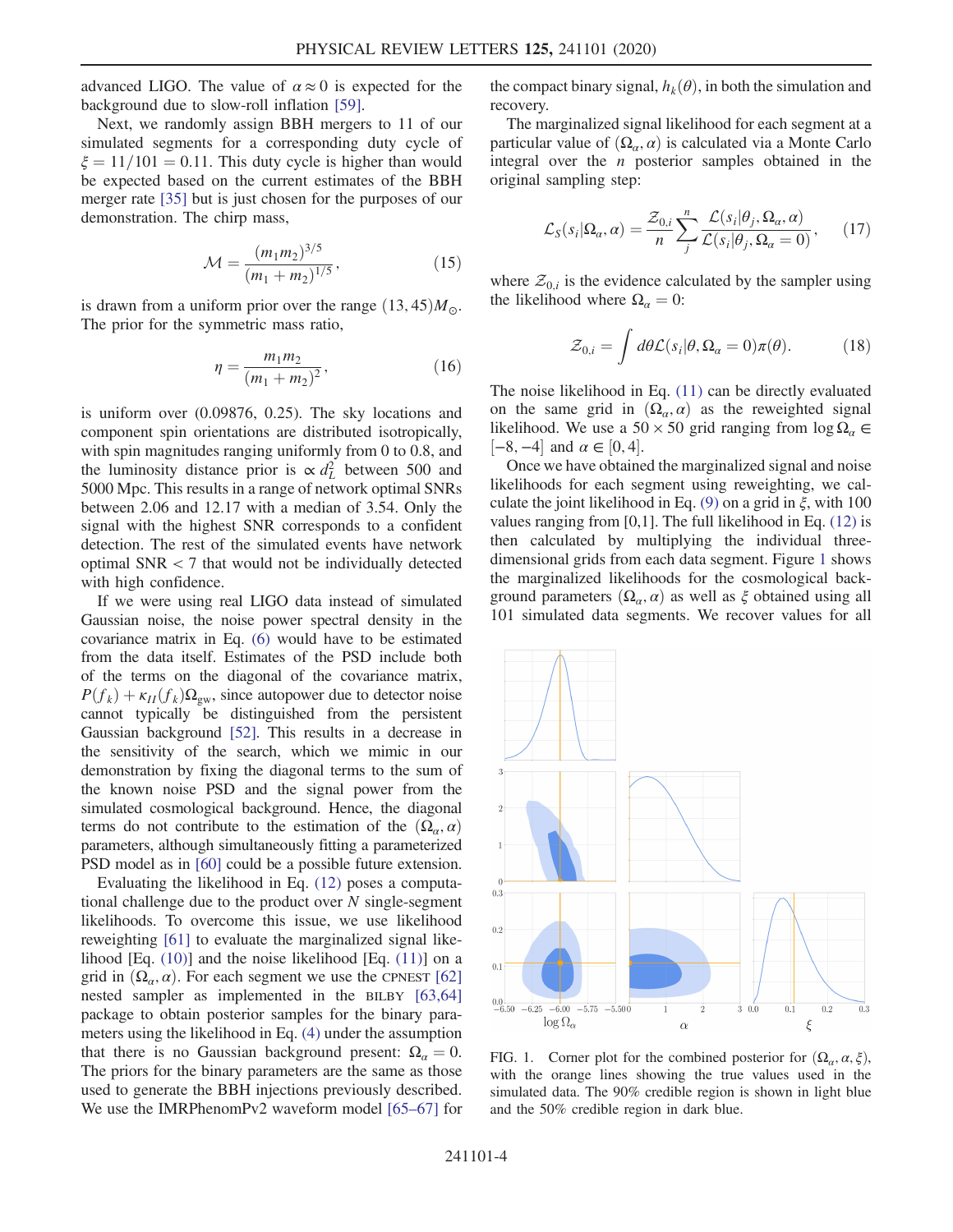three parameters that are consistent with the true values used in the simulation:  $\log \Omega_a = -5.96^{+0.08}_{-0.16}$ ,  $\alpha = 0.49^{+1.14}_{-0.49}$ , and  $\xi = 0.08^{+0.09}_{-0.05}$ , where the uncertainty is the 90% credible interval calculated using the highest probability density method.

In addition to successfully measuring the parameters characterizing both the astrophysical foreground and the cosmological stochastic background simultaneously, we also calculate a Bayes factor comparing the cosmological signal hypothesis to the no-signal hypothesis. This quantifies to what extent the model where  $\Omega_a = 0$  is statistically disfavored compared to the model where  $(\Omega_{\alpha}, \alpha)$  can take on any of the values on our grid. In the high-SNR limit, the natural log of the Bayes factor is proportional to the square of the SNR familiar from frequentist cross-correlation searches,  $\ln \text{BF}_{N}^{S} \sim \text{SNR}^{2}/2$  (see, e.g., [\[68\]\)](#page-6-22). The "signal" evidence for a nonzero cosmological background is given by Eq. [\(14\)](#page-2-5). We set the priors on  $\alpha$  and log  $\Omega_{\alpha}$  to be uniform across the ranges covered by the grid. The "noise" evidence is evaluated by integrating Eq. [\(12\)](#page-2-0) assuming that  $\Omega_a = 0$ :

$$
\mathcal{Z}_N = \int d\xi \prod_i \xi \mathcal{Z}_{0,i} + (1 - \xi) \mathcal{Z}_{N,i},\tag{19}
$$

where  $Z_{N,i}$  is the likelihood in Eq. [\(4\)](#page-1-0) evaluated with both  $\Omega_{\alpha} = 0$  and  $h_k(\theta) = 0$ . We obtain  $\ln BF_N^S =$ <br> $\ln \mathcal{Z}_{\alpha} = \ln \mathcal{Z}_{\alpha} = 11.16$  which is consistent with the naive ln  $\mathcal{Z}_s$  – ln  $\mathcal{Z}_N$  = 11.16, which is consistent with the naive scaling based on SNR for a signal with  $SNR = 5.41$ .

Discussion.—In this paper we have demonstrated a new method for simultaneously detecting two distinct stochastic gravitational-wave backgrounds—a non-Gaussian astrophysical foreground from subthreshold merging BBHs and a Gaussian cosmological background. Our method models both contributions simultaneously, so that subtraction of the foreground is not required. Additionally, this is the statistically optimal framework for detecting a stochastic background consisting of both a Gaussian and non-Gaussian component, resulting in significant improvements in the estimated time to detection of the astrophysical foreground compared to other methods for multicomponent analyses, as described in [\[50\]](#page-6-12). However, in the absence of a non-Gaussian foreground, we find that there is no statistical advantage to using the fully Bayesian method compared to the standard cross-correlation method. Based on the comparison of the signal-to-noise Bayes factor and SNR for the presence of the Gaussian background, the two methods yield a similar level of statistical confidence, to the extent that it is possible to compare frequentist and Bayesian detection statistics.

In our demonstration, we assume that the sampling priors chosen for the BBH parameters,  $\pi(\theta)$ , match the true population distribution. In order to avoid biases that would be introduced due to a mismatch between the population distribution and the sampling prior, our method could be amended to instead measure these population priors simultaneously with the cosmological background parameters and duty cycle, following the formalism described in [\[69\]](#page-6-23). This would amount to adding additional hyperparameters to the marginalized signal likelihood in Eq. [\(17\)](#page-3-1):

<span id="page-4-0"></span>
$$
\mathcal{L}_{S}(s_{i}|\Lambda,\Omega_{\alpha},\alpha) = \frac{\mathcal{Z}_{0}}{n} \sum_{j}^{n} \frac{\mathcal{L}(s_{i}|\theta_{j},\Omega_{\alpha},\alpha)\pi(\theta_{j}|\Lambda)}{\mathcal{L}(s_{i}|\theta_{j},\Omega_{\alpha}=0,\alpha)\pi_{0}(\theta_{j})}.
$$
 (20)

The hyper-parameters  $\Lambda$  describe the shape of the distribution  $\pi(\theta|\Lambda)$ , while the original prior used in the first step of sampling,  $\pi_0(\theta)$ , must also be divided out. The hyper parameters do not enter the noise likelihood in Eq. [\(11\)](#page-2-3) because the noise model assumes that each segment contains only the cosmological background with no binary signal.

Evaluating the marginalized signal likelihood in Eq. [\(20\)](#page-4-0) using the same grid-based reweighting technique becomes computationally prohibitive, since the hyper-parameters Λ drastically increase the dimensionality of the grid. One possible solution that has been applied to similar problems in gravitational-wave astronomy could be to build a high-dimensional interpolant [\[70,71\]](#page-6-24). Another promising approach could be to factorize the problem into two separate calculations, first carrying out population studies ignoring the stochastic background then using the inferred posterior predictive distributions for  $\pi(\theta|\Lambda)$  as priors for the  $\Omega > 0$  run. We leave exploration of these approaches to future work.

Another simplifying assumption we make in our demonstration is that only merging BBHs contribute to the astrophysical foreground, while in reality there will also be a foreground from binary neutron star and neutron starblack hole mergers. While our assumption that there is only one binary signal in a 4 s analysis segment is valid for BBHs, the rate of BNS mergers is higher, meaning that there are typically ∼15 unresolved BNS signals in the LIGO band at any given time [\[35\].](#page-6-4)

Because we need to model multiple populations of merging binaries simultaneously to avoid contamination from residual power, one possible solution would be to treat the number of binary mergers in a given segment as a free parameter using a trans-dimensional Markov chain Monte Carlo algorithm, fitting the binary parameters for multiple mergers along with the cosmological background parameters all at once [\[72\]](#page-6-25). Another possible method is to analyze overlapping stretches of data that are offset by a shorter 0.2 s window, constraining the coalescence time prior to this window so that at most one binary system merges during this short "segment," allowing us to keep the same definition of  $\xi$  presented above. Preliminary tests suggest that the presence of other binary signals, merging at times outside of the segment, have a negligible effect on inferences about the binary merging during the segment. By marginalizing over the BNS parameters in many short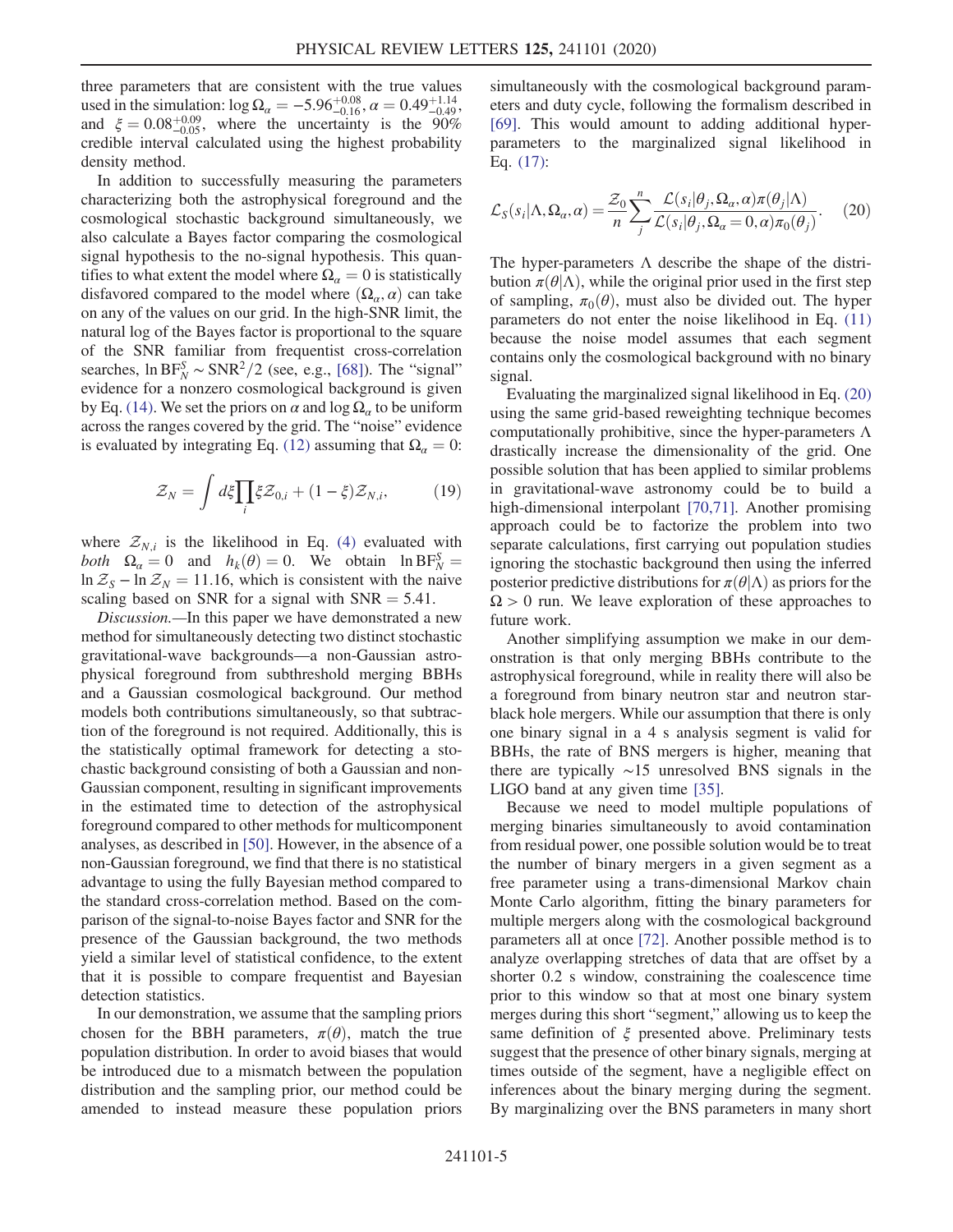segments, it should be possible to calculate the likelihood of a much longer span of data given the stochastic parameters. We estimate that it would take about  $~\sim 10^5$ CPUs to perform the BNS analysis in real time [\[73\]](#page-6-26), followed by ∼10 GPUs to perform the hierarchical inference including the uncertainty in the population distribution using the likelihood interpolation method for each individual segment [\[74\]](#page-6-27). We leave investigation of these methods to future work.

The formalism we describe and demonstrate assumes that the uncorrelated detector noise is Gaussian, while it is known that interferometric gravitational-wave data suffers from non-Gaussian noise transients called glitches [\[75\]](#page-6-28). This assumption can be relaxed via the introduction of additional duty cycle parameters to the likelihood in Eq. [\(4\),](#page-1-0) characterizing the fraction of segments that contain a glitch in each detector, as described in [\[50\]](#page-6-12). This would increase the computational cost for each data segment analyzed, but the method is embarrassingly parallelizable, so the overall wall time for running the analysis does not increase significantly.

We also note that limitations in the accuracy of the waveform model describing the compact binary signal can leave behind coherent residual power that could bias the inference of the Gaussian background parameters. Based on current estimates of the uncertainty in numerical relativity waveforms [\[76\]](#page-6-29), this level of contamination would likely not affect cosmological backgrounds probeable with proposed third-generation detectors, but improvements to waveform modeling would be necessary to recover unbiased parameter estimates for the weakest background models. The subtraction-projection methods for background detection would also be affected by waveform systematics, but our method could be modified to account for marginalizing over different waveform models [\[77\]](#page-6-30) or parametrizing the waveform uncertainty [\[78\]](#page-6-31).

While we demonstrate our method for the simultaneous detection of a stochastic background with both Gaussian and non-Gaussian components in the context of a cosmological background and an astrophysical foreground of BBH mergers, this formalism can be applied to any analogous problem. For example, this method could be applied to simultaneously measure both individual compact binary mergers or a foreground of these sources in the frequency band of the space-based LISA detector [\[18\]](#page-5-9) on top of the white dwarf confusion noise background [\[79,80\]](#page-6-32). Our model can also be extended to include multiple Gaussian backgrounds with different spectral shapes through the addition of extra terms in the covariance matrix defined in Eq. [\(6\)](#page-2-1). One such example is the contamination from correlated magnetic noise in a ground-based detector network [\[54,57,58\],](#page-6-33) which has a unique overlap reduction function [\[81\].](#page-6-34)

The authors thank Jan Harms and Salvatore Vitale for thoughtful comments on the manuscript. S. B. and C. T. acknowledge support of the National Science Foundation and the LIGO Laboratory. LIGO was constructed by the California Institute of Technology and Massachusetts Institute of Technology with funding from the National Science Foundation and operates under cooperative agreement No. PHY-1764464. S. B. is also supported by the Paul and Daisy Soros Fellowship for New Americans, the Australian-American Fulbright Commission, and the NSF Graduate Research Fellowship under Grant No. DGE-1122374. E. T. and R. S. are supported by the Australian Research Council (ARC) CE170100004. E. T. is supported by ARC FT150100281. The authors are grateful for computation resources provided by the OzStar cluster. This article carries LIGO Document Number LIGO-P2000297.

<span id="page-5-1"></span><span id="page-5-0"></span>[\\*](#page-0-0) sbisco@mit.edu

- <span id="page-5-2"></span>[1] M. Maggiore, Phys. Rep. 331[, 283 \(2000\)](https://doi.org/10.1016/S0370-1573(99)00102-7).
- [2] A. H. Guth, *[Phys. Rev. D](https://doi.org/10.1103/PhysRevD.23.347)* **23**, 347 (1981).
- [3] M. S. Turner, Phys. Rev. D **55**[, R435 \(1997\).](https://doi.org/10.1103/PhysRevD.55.R435)
- [4] R. Easther, J. T. Giblin, and E. A. Lim, [Phys. Rev. Lett.](https://doi.org/10.1103/PhysRevLett.99.221301) 99, [221301 \(2007\).](https://doi.org/10.1103/PhysRevLett.99.221301)
- <span id="page-5-3"></span>[5] M. Guzzetti, N. Bartolo, M. Liguori, and S. Matarrese, Riv. Nuovo Cimento 39, 399 (2016).
- [6] J. Crowder and N. J. Cornish, [Phys. Rev. D](https://doi.org/10.1103/PhysRevD.72.083005) 72, 083005 [\(2005\).](https://doi.org/10.1103/PhysRevD.72.083005)
- <span id="page-5-4"></span>[7] S. Kawamura et al., [Classical Quantum Gravity](https://doi.org/10.1088/0264-9381/28/9/094011) 28, 094011 [\(2011\).](https://doi.org/10.1088/0264-9381/28/9/094011)
- <span id="page-5-5"></span>[8] V. Mandic and A. Buonanno, [Phys. Rev. D](https://doi.org/10.1103/PhysRevD.73.063008) 73, 063008 [\(2006\).](https://doi.org/10.1103/PhysRevD.73.063008)
- [9] S. Khlebnikov and I. Tkachev, [Phys. Rev. D](https://doi.org/10.1103/PhysRevD.56.653) 56, 653 (1997).
- <span id="page-5-6"></span>[10] L. R. Price and X. Siemens, [Phys. Rev. D](https://doi.org/10.1103/PhysRevD.78.063541) 78, 063541 [\(2008\).](https://doi.org/10.1103/PhysRevD.78.063541)
- <span id="page-5-7"></span>[11] P. Ade et al. (BICEP2 and Keck Array Collaborations), Phys. Rev. Lett. 121[, 221301 \(2018\).](https://doi.org/10.1103/PhysRevLett.121.221301)
- [12] M. Kamionkowski, A. Kosowsky, and M.S. Turner, Phys. Rev. D 49[, 2837 \(1994\).](https://doi.org/10.1103/PhysRevD.49.2837)
- [13] T. Kahniashvili, A. Kosowsky, G. Gogoberidze, and Y. Maravin, Phys. Rev. D 78[, 043003 \(2008\).](https://doi.org/10.1103/PhysRevD.78.043003)
- [14] C. Caprini, R. Durrer, T. Konstandin, and G. Servant, Phys. Rev. D 79[, 083519 \(2009\)](https://doi.org/10.1103/PhysRevD.79.083519).
- [15] C. Caprini, M. Hindmarsh, S. Huber, T. Konstand in, J. Kozaczuk, G. Nardini, J. M. No, A. Petiteau, P. Schwaller, G. Servant, and D. J. Weir, [J. Cosmol. Astropart. Phys. 04](https://doi.org/10.1088/1475-7516/2016/04/001) [\(2016\) 001.](https://doi.org/10.1088/1475-7516/2016/04/001)
- <span id="page-5-8"></span>[16] B. Allen, in Les Houches School of Physics: Astrophysical Sources of Gravitational Radiation, edited by J. A. Marck and J. P. Lasota (Cambridge University Press, Cambridge, England, 1996), pp. 373–417.
- <span id="page-5-9"></span>[17] J. Aasi et al. (LIGO Scientific Collaboration), [Classical](https://doi.org/10.1088/0264-9381/32/7/074001) [Quantum Gravity](https://doi.org/10.1088/0264-9381/32/7/074001) 32, 074001 (2015).
- <span id="page-5-11"></span><span id="page-5-10"></span>[18] P. Amaro-Seoane et al. (LISA Collaboration), [arXiv:](https://arXiv.org/abs/1702.00786) [1702.00786.](https://arXiv.org/abs/1702.00786)
- [19] J. T. Giblin and E. Thrane, Phys. Rev. D 90[, 107502 \(2014\).](https://doi.org/10.1103/PhysRevD.90.107502)
- [20] F. Acernese et al. (VIRGO Collaboration), [Classical](https://doi.org/10.1088/0264-9381/32/2/024001) [Quantum Gravity](https://doi.org/10.1088/0264-9381/32/2/024001) 32, 024001 (2015).